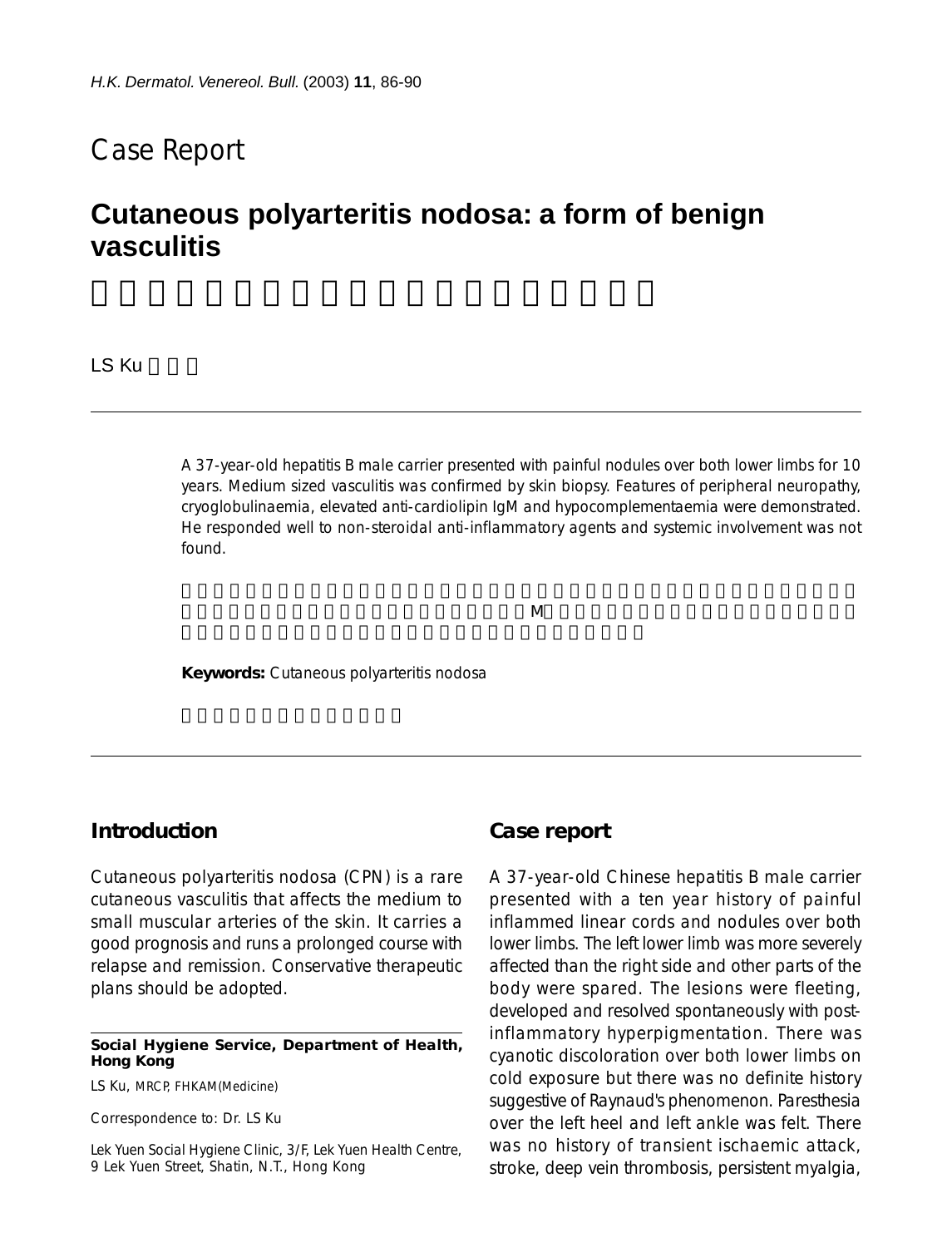arthralgia, abdominal pain or gastrointestinal bleeding. He was suffering from diabetes mellitus on oral hypoglycaemic agents. His family history was unremarkable.

General examination was normal and his blood pressure was 110/70 mmHg. Actively inflammed tender subcutaneous nodules and linear cord-like swellings were noted over both lower limbs (Figure 1). Livedo reticularis and multiple linear postinflammatory hyper-pigmentation were evident (Figure 2). There was decreased pin-prick sensation over the left heel and left ankle but the distribution did not conform to any dermatome. There was no ulceration, no atrophie blanche and all distal arterial pulses of the lower limbs were present. No foot drop, nerve palsy or other neurological deficit was noted. The clinical differential diagnoses include superficial migratory thrombophlebitis, polyarteritis nodosa, livedo vasculopathy, and panniculitis such as erythema nodosum.

Investigations including the complete blood counts, liver and renal function tests were normal except that alkaline phosphatase was slightly raised to 130 U/L (47-113 U/L). C3 was decreased to 0.66 g/L (0.74-1.44 g/L) while C4 was normal. Immune markers including antinuclear factor, anti-DNA, extractable nuclear antigen antibody, antineutrophil cytoplasmic antibody were all negative. Clotting profile, immunoglobulin pattern, serum protein electrophoresis were normal. Anticardiolipin IgM was elevated at 21 MPL/ml (<13 MPL/ml) while the anticardiolipin IgG level was normal. Hepatits B surface antigen and serum cryoglobulin were positive and antihepatitis C virus antibody was negative. Urinalysis showed glycosuria. Anti-streptolysin O titre, VDRL, erythrocyte sedimentation rate (ESR), rheumatoid factor, alpha fetal protein were all normal. Stool for occult blood was negative. Deep incisional biopsy on the left knee for histopathology and immunofluoresecent study showed basketweave cornified layers with relatively intact epidermis. A



**Figure 1.** Actively inflamed tender subcutaneous cords and nodules over left knee.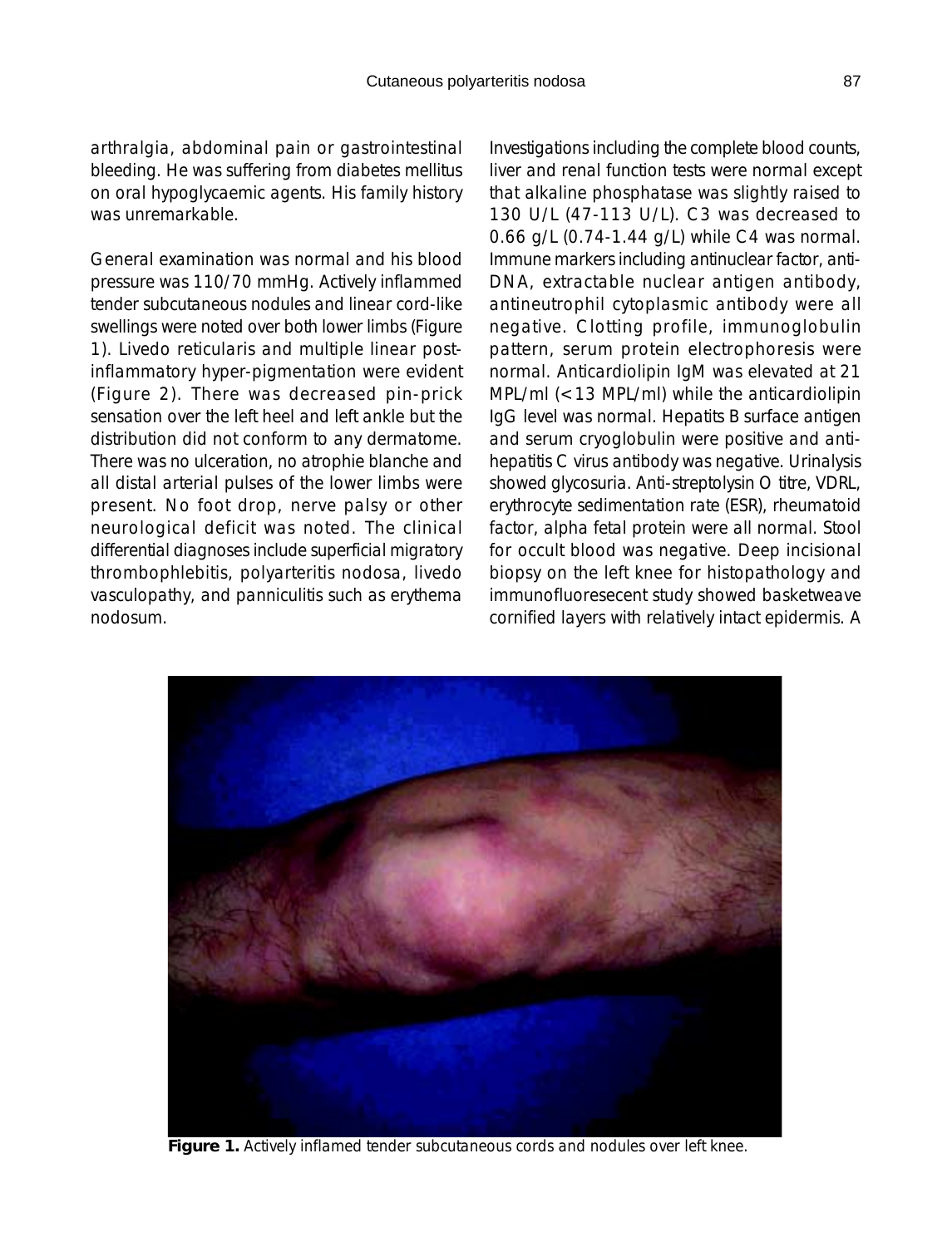

**Figure 2.** Livedo reticularis and multiple linear postinflammatory hyperpigmentation over the lower limbs.

medium sized vessel at the dermo-subcutis junction showed marked destruction by polymorphs and multinucleated giant cells with thrombosis. The internal elastic lamina cannot be demonstrated, probably due to marked destruction. The diagnosis of medium sized vasculitis favouring polyarteritis nodosa (PAN) was made.

The patient did not respond to colchicine up to 1.5 mg per day. He was then started on Diclofenac slow-release 100 mg daily and resolution of active lesions was observed. No newly developed lesions were seen on follow-up six weeks later.

## **Discussion**

PAN is a segmental necrotizing, nongranulomatous leukocytoclastic vasculitis that affects small- and medium-sized muscular arteries. It can be divided into systemic and cutaneous form. A comparison of the two forms is tabulated in Table 1.

The cause of CPN is unknown. Various factors have been implicated causing its development which include inflammatory bowel disease, $1,2$ tuberculosis, $3$  hepatitis  $B<sub>1</sub>4$  and streptococcal infections.5-9

Typically, CPN presents as painful and tender cutaneous and subcutaneous nodules with livedo reticularis, ulcerations or gangrene. The lower limb is affected in 97.5% of the patients, while the trunk and upper limb are affected in 7.6% and 32.9% respectively. About half of the patients with CPN have skin ulceration, which is associated with severe vascular inflammation and an increased incidence of associated neuropathy.10 The presence of painful inflamed cutaneous cordlike lesions in our patient was unusual and the clinical differential diagnosis of superficial migratory thrombophlebits has to be considered. The latter however was excluded by histopathology.

Extracutaneously, patients with CPN may have fever, arthralgias, non-destructive arthritis, localised myositis and localised neurological symptoms such as peripheral neuropathy may be present but motor neuropathy is usually not a feature.<sup>10</sup>

The most consistent laboratory abnormalities noted in CPN are elevated ESR (60-94%) and mild anaemia (30%).11 Immunological tests are not helpful in confirming the diagnosis of CPN but negative results help to exclude systemic vaculitides. Circulating immune complexes and complement activation have not been documented in CPN, except in cases associated with hepatitis B infection. As a result, hepatitis B-associated PAN is generally hypocomplementaemic and appears to be immune complex-mediated.12 This was illustrated by the association of CPN, hepatitis B infection, cryoglobulinaemia and hypocomplementaemia in the present patient.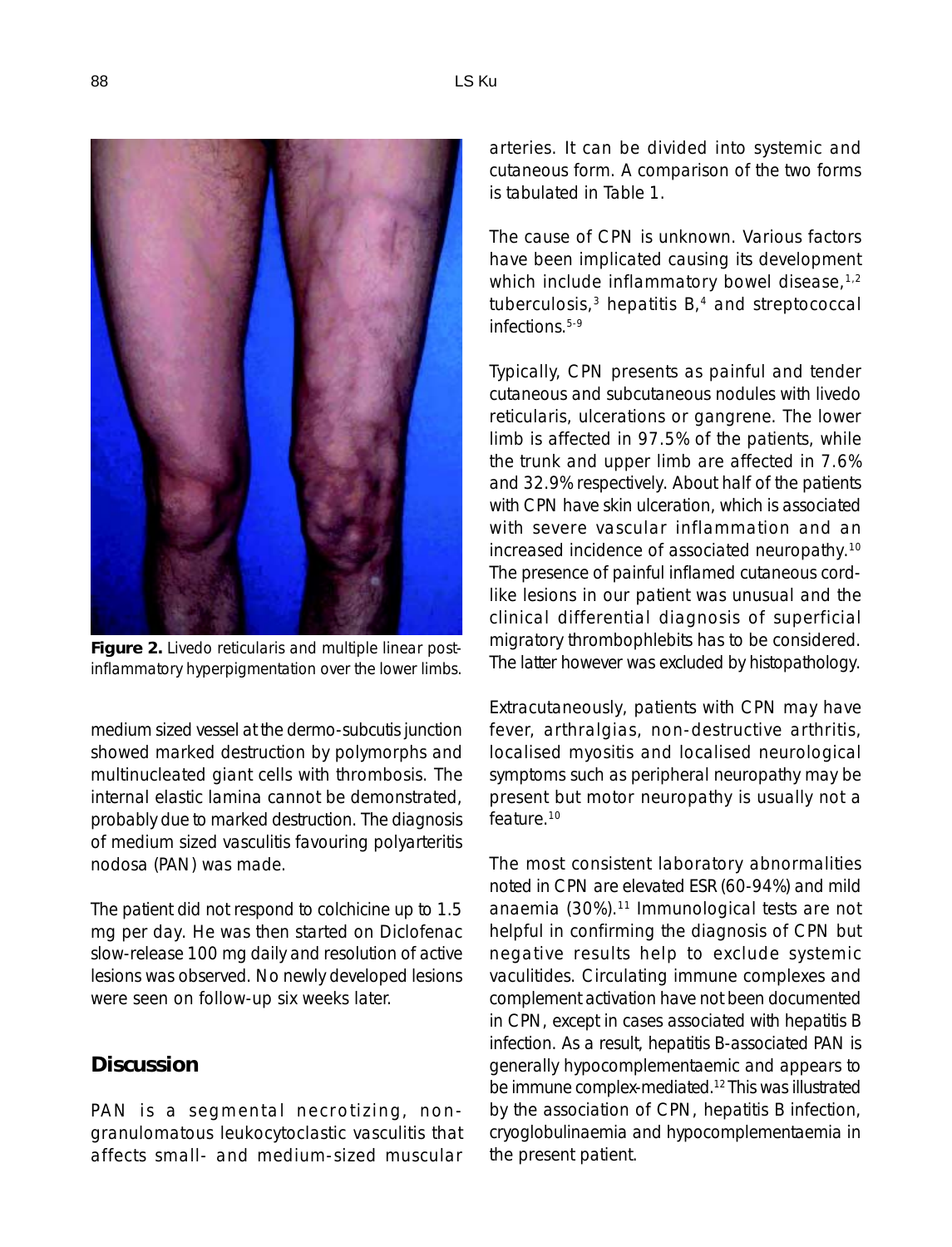|                           | <b>Cutaneous PAN</b>                                                                                                                                                                                                                                                                        | <b>Systemic PAN</b>                                                                                                                                                                                                                                                                         |
|---------------------------|---------------------------------------------------------------------------------------------------------------------------------------------------------------------------------------------------------------------------------------------------------------------------------------------|---------------------------------------------------------------------------------------------------------------------------------------------------------------------------------------------------------------------------------------------------------------------------------------------|
| <b>Clinical features</b>  | Painful and tender cutaneous<br>$\bullet$<br>nodules, ulcerations, livedo<br>reticularis or gangrene<br>Fever, arthralgias, non-destructive<br>arthritis, localised myositis<br>Localised neurological symptoms<br>Peripheral neuropathy (50%)<br>Motor neuropathy usually not a<br>feature | Cutaneous lesions present in 20% of<br>$\bullet$<br>patients and consist of palpable<br>purpura, nodules, livedo, ulcers.<br>Necrosis and cutaneous gangrene<br>are rare<br>Hypertension<br>$\bullet$<br>Visceral involvement<br>Diffuse neuromuscular involvement                          |
| Laboratory investigations | Elevated ESR (60-94%)<br>$\bullet$<br>Mild anaemia (30%)<br>٠<br>Negative immunological tests help<br>to exclude systemic vaculitides                                                                                                                                                       | Leukocytosis<br>Eosinophilia<br>$\bullet$<br>Persistent proteinuria with imparied renal<br>$\bullet$<br>function<br>Positive immune markers including RF,<br>ANCA, cryoglobulins and decreased<br>complement<br>Abnormal nerve conduction studies and<br>angiography (renal and mesenteric) |
| Treatment                 | Conservative<br>Non-steroidal anti-inflammatory<br>drugs<br>Low or moderate doses of<br>systemic corticosteroids,<br>colchicine, azathioprine,<br>methotrexate, dapsone,<br>hydroxychloroquine                                                                                              | Aggressive<br>٠<br>High dose systemic corticosteroid,<br>cyclophosphamide                                                                                                                                                                                                                   |
| Prognosis                 | Good prognosis<br>Relapse and remission course                                                                                                                                                                                                                                              | Poor prognosis if untreated<br>٠<br>Mortality: 85% in 5 years if untreated<br>5 years survival: 10% if untreated; 96%<br>if treated                                                                                                                                                         |

**Table 1.** Comparisons between cutaneous PAN and systemic PAN

Histologically, there are four stages of development. In the degenerative stage, there are degeneration of the arterial wall with deposition of fibrinoid material and partial or complete destruction of the internal and external elastic laminae. In the acute inflammatory stage, infiltrates mostly composed of neutrophils within the arterial wall are seen. In the granulation tissue stage, infiltrates containing lymphocytes and macrophages with intimal proliferation and thrombosis leading to ulceration can be

demonstrated. Finally, fibroblastic proliferation extending to the perivascular area is found in the healed end-stage.11

The relationship between systemic polyarteritis nodosa (SPN) and CPN has been proposed by Diaz-Perez et al in 1974 as analogous to discoid lupus erythematosus and systemic lupus erythematosus.<sup>13</sup> The presence of some extracutaneous symptoms such as constitutional upsets, local neurological and musculo-skeletal